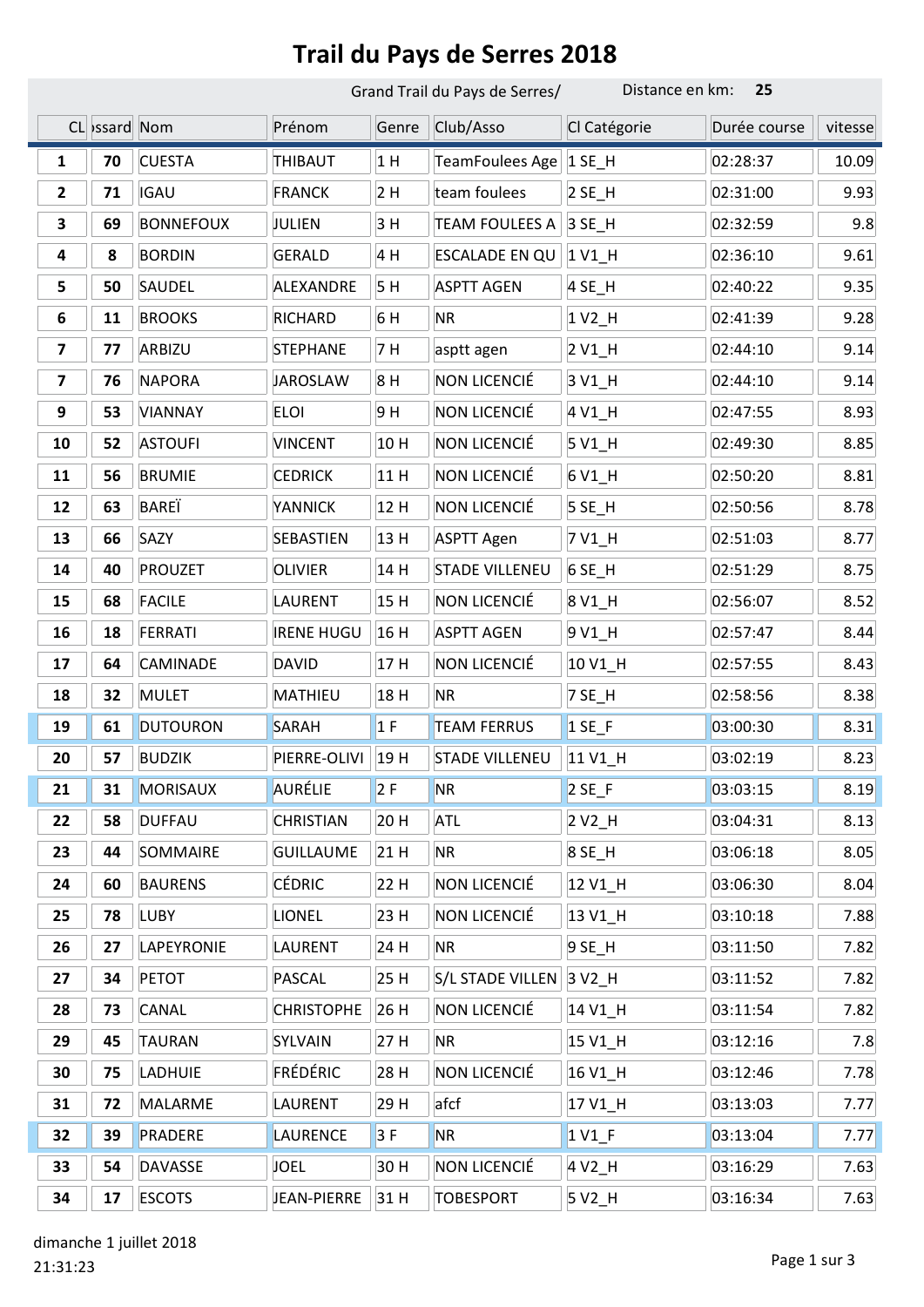## Trail du Pays de Serres 2018

|    |               |                   | Grand Trail du Pays de Serres/ | Distance en km:<br>25 |                        |                     |              |         |
|----|---------------|-------------------|--------------------------------|-----------------------|------------------------|---------------------|--------------|---------|
|    | CL >ssard Nom |                   | Prénom                         | Genre                 | Club/Asso              | Cl Catégorie        | Durée course | vitesse |
| 35 | 59            | LEBAS             | <b>TONIO</b>                   | 32 H                  | <b>TEAM MY RUNNI</b>   | 10 SE_H             | 03:16:56     | 7.62    |
| 36 | 12            | <b>DAUCE</b>      | <b>JACQUES</b>                 | 33 H                  | <b>TEAM OFF ROAD</b>   | 6 V2_H              | 03:18:13     | 7.57    |
| 37 | 3             | ANDRIEU           | <b>PASCALE</b>                 | 4F                    | <b>NR</b>              | $1 V2_F$            | 03:20:13     | 7.49    |
| 37 | 49            | VINKLAREK         | <b>DIDIER</b>                  | 34 H                  | <b>NR</b>              | 7 V2_H              | 03:20:13     | 7.49    |
| 39 | 74            | <b>BOUGLON</b>    | <b>FRED</b>                    | 35 H                  | NON LICENCIÉ           | 18 V1_H             | 03:22:34     | 7.4     |
| 40 | 25            | LALANE            | JULIEN                         | 36 H                  | <b>NR</b>              | 19 V1_H             | 03:23:03     | 7.39    |
| 41 | 30            | <b>MICHEL</b>     | JEAN-CHRISTI                   | 37 H                  | <b>BEAUVILLE NO TE</b> | 20 V1_H             | 03:25:11     | 7.31    |
| 42 | 62            | <b>SENTILLES</b>  | <b>DERECK</b>                  | 38 H                  | <b>FERRUS</b>          | 11 SE_H             | 03:25:43     | 7.29    |
| 43 | 10            | <b>BOUQUILLON</b> | <b>JOSUALD</b>                 | 39 H                  | S/L STADE VILLEN       | 21 V1_H             | 03:26:36     | 7.26    |
| 44 | 55            | <b>FERRE</b>      | <b>JEAN MARC</b>               | 40 H                  | NON LICENCIÉ           | 12 SE_H             | 03:26:41     | 7.26    |
| 45 | 13            | DEMATHIEU         | SYLVAIN                        | 41 H                  | <b>NR</b>              | 13 SE_H             | 03:26:45     | 7.26    |
| 46 | 67            | <b>MIRAMONT</b>   | <b>CHRISTIAN</b>               | 42 H                  | A.F.C.F FOULAYR        | $1V3$ _H            | 03:30:46     | 7.12    |
| 47 | 19            | <b>FOURDRIN</b>   | <b>VINCENT</b>                 | 43 H                  | <b>AVIRON VILLENE</b>  | 14 SE_H             | 03:35:32     | 6.96    |
| 48 | 36            | <b>POIRET</b>     | <b>LIONEL</b>                  | 44 H                  | <b>TEAM RUNNING</b>    | 15 SE_H             | 03:37:18     | 6.9     |
| 49 | 6             | <b>BAPTISTE</b>   | <b>ERIC</b>                    | 45 H                  | <b>NR</b>              | 22 V1_H             | 03:37:26     | 6.9     |
| 50 | 1             | ABOULICAM         | <b>LIONEL</b>                  | 46 H                  | <b>NR</b>              | 8 V <sub>2_</sub> H | 03:41:11     | 6.78    |
| 51 | 21            | <b>GIRON</b>      | ALEXANDRE                      | 47 H                  | <b>NR</b>              | 16 SE_H             | 03:43:10     | 6.72    |
| 52 | 37            | <b>POLONI</b>     | <b>GILLES</b>                  | 48 H                  | <b>NR</b>              | 23 V1_H             | 03:46:06     | 6.63    |
| 53 | 24            | <b>JODOT</b>      | <b>BENJAMIN</b>                | 49 H                  | <b>NR</b>              | 24 V1_H             | 03:49:07     | 6.55    |
| 54 | 20            | <b>GERVAUD</b>    | <b>MAXIME</b>                  | 50H                   | <b>NR</b>              | 17 SE_H             | 03:49:29     | 6.54    |
| 55 | 7             | <b>BONNAFOUS</b>  | STÉPHANE                       | 51 H                  | <b>NR</b>              | 25 V1_H             | 03:50:47     | 6.5     |
| 56 | 28            | <b>LLAMAS</b>     | AURÉLIE                        | 5F                    | <b>NR</b>              | $3SE$ F             | 03:50:54     | 6.5     |
| 57 | 48            | <b>VAN NULAND</b> | <b>BOB</b>                     | 52 H                  | <b>NR</b>              | 18 SE_H             | 03:51:18     | 6.49    |
| 58 | $\mathbf{2}$  | ABOULICAM--CO     | <b>CHARLOTTE</b>               | 6F                    | <b>NR</b>              | $1$ ES_F            | 03:52:47     | 6.44    |
| 59 | 4             | ARDOUIN           | <b>JONATHAN</b>                | 53 H                  | <b>NOMAD SUN</b>       | 19 SE_H             | 03:57:46     | 6.31    |
| 60 | 51            | <b>TISMÉ</b>      | CÉDRIC                         | 54 H                  | NON LICENCIÉ           | 26 V1 H             | 04:02:35     | 6.18    |
| 61 | 42            | <b>ROSSO</b>      | <b>GAUTIER</b>                 | 55 H                  | <b>ROSSO</b>           | 20 SE_H             | 04:07:41     | 6.06    |
| 62 | 9             | <b>BOUCHOU</b>    | <b>THIERRY</b>                 | 56 H                  | <b>NR</b>              | 27 V1_H             | 04:16:21     | $5.85$  |
| 63 | 65            | DELRIEU           | <b>GILLES</b>                  | 57H                   | NON LICENCIÉ           | 28 V1_H             | 04:17:50     | 5.82    |
| 64 | 22            | GRABARSKI         | <b>THIERRY</b>                 | 58 H                  | <b>NR</b>              | 29 V1_H             | 04:17:51     | 5.82    |
| 65 | 23            | <b>JANSSOONE</b>  | <b>DAVID</b>                   | 59 H                  | A. L. LAYRAC TRIA      | 30 V1_H             | 04:19:59     | 5.77    |
| 66 | 14            | <b>DEVECCHI</b>   | <b>FABIEN</b>                  | 60H                   | <b>NR</b>              | 31 V1_H             | 04:34:05     | 5.47    |
| 67 | 33            | PERALTA           | <b>EMMANUEL</b>                | 61 H                  | <b>BNTT</b>            | 32 V1_H             | 04:34:07     | 5.47    |
| 68 | 47            | <b>VALENTIN</b>   | <b>LAURENT</b>                 | 62 H                  | <b>NR</b>              | 33 V1_H             | 04:34:08     | 5.47    |